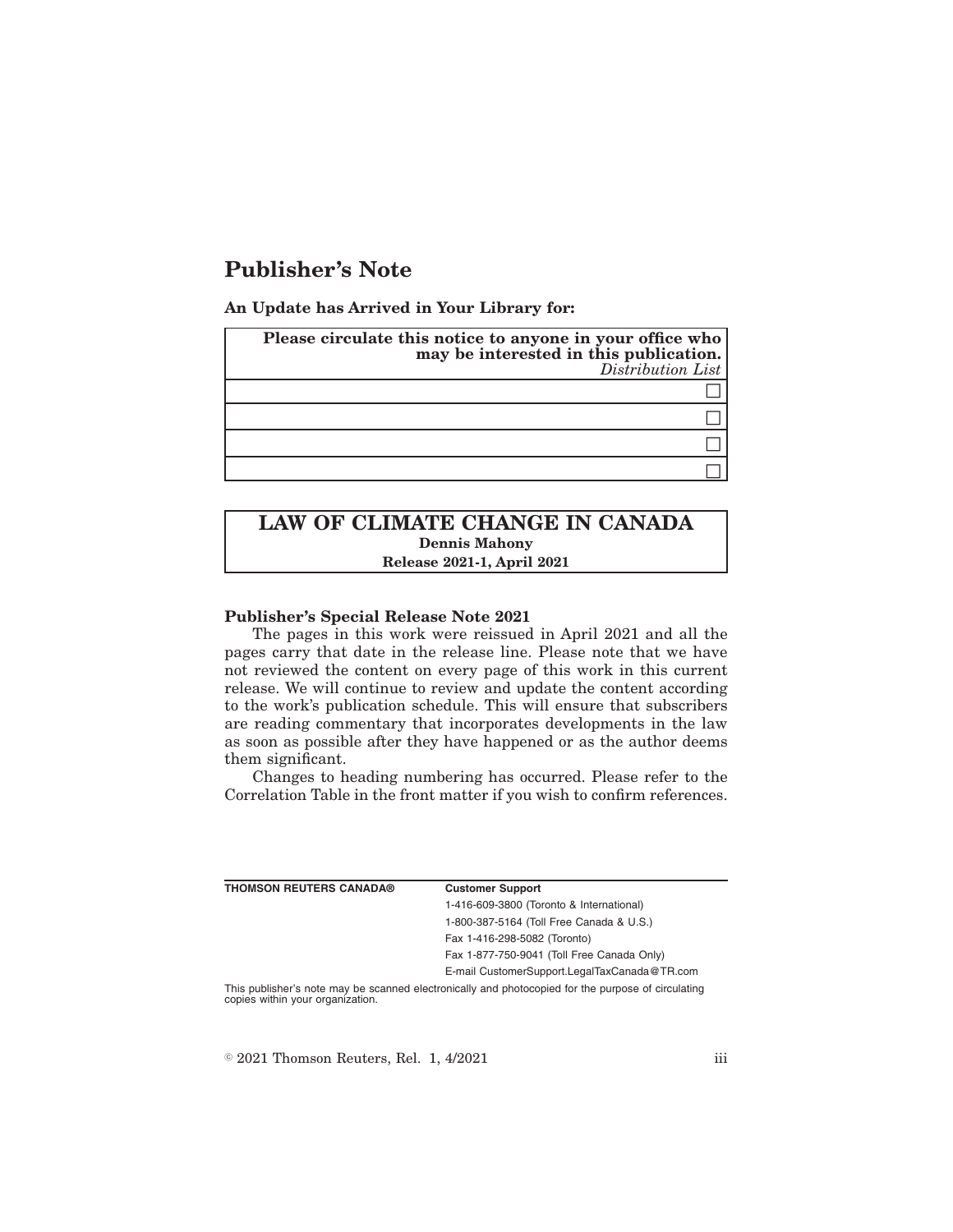This text provides an in-depth description and analysis of the complex and ever-expanding array of domestic and international laws and initiatives addressing climate change in Canada. Containing comprehensive coverage of provincial and federal legislation and policy developments from across Canada, *The Law of Climate Change in Canada* also describes in detail some of the many emerging climate change law subdisciplines, including: Carbon finance; Litigation; Real property; Tax and Securities law and Disclosure.

Chapter 12, Carbon Finance, has been extensively updated to reflect changes in law and policy.

### **Highlights:**

E **Ontario Climate Change Law and Policy – Legal Framework Introduction; Constitutional Framework —** As part of its 2018 Environment Plan, the province enacted Regulation 241/19 (*Greenhouse Gas Emissions Performance Standards*) in July 2019. The Regulation introduces the Emissions Performance Standards ("EPS") program as a substitute for the federal OBPS under the *Pollution Pricing Act*, as discussed further in § 9:40. The EPS is intended to limit GHG emissions by industrial facilities in Ontario and has been accepted by the federal government as meeting the minimum stringency requirements under the *Pollution Pricing Act*. At the time of writing, the details of the transition from the *Pollution Pricing Act* to the EPS program are being determined and subject to the decision of the Supreme Court of Canada on the constitutionality of the *Pollution Pricing Act*. However, once in place, the EPS program will impose an annual GHG emissions limit on industrial facilities based on EPS and require facilities to reduce emissions to below the limit or pay for exceeding the applicable limits.

The EPS program will apply to facilities with emissions of at least 50,000 tonnes of CO2e per year in those sectors covered by the federal OBSP, including cement, chemicals, power generation, food (i.e., sugar, corn milling), industrial, food and fuel ethanol, metal tubes and steel, lime, metal mining or milling, mineral products, natural gas liquids, natural gas transmission, non-ferrous metal smelting and refining, petroleum refineries, oilseeds processing, pulp and paper, upstream oil extraction and upgrading, and vehicle manufacturing. The EPS will also allow voluntary opt-in by facilities with annual emissions between 10,000 tonnes of CO2e and 50,000 tonnes of CO2e per year.

E **Ontario Climate Change Law and Policy – Specific legal and policy response – Mitigation – Carbon Pricing Initiative —**Following the cancellation of the cap-and-trade